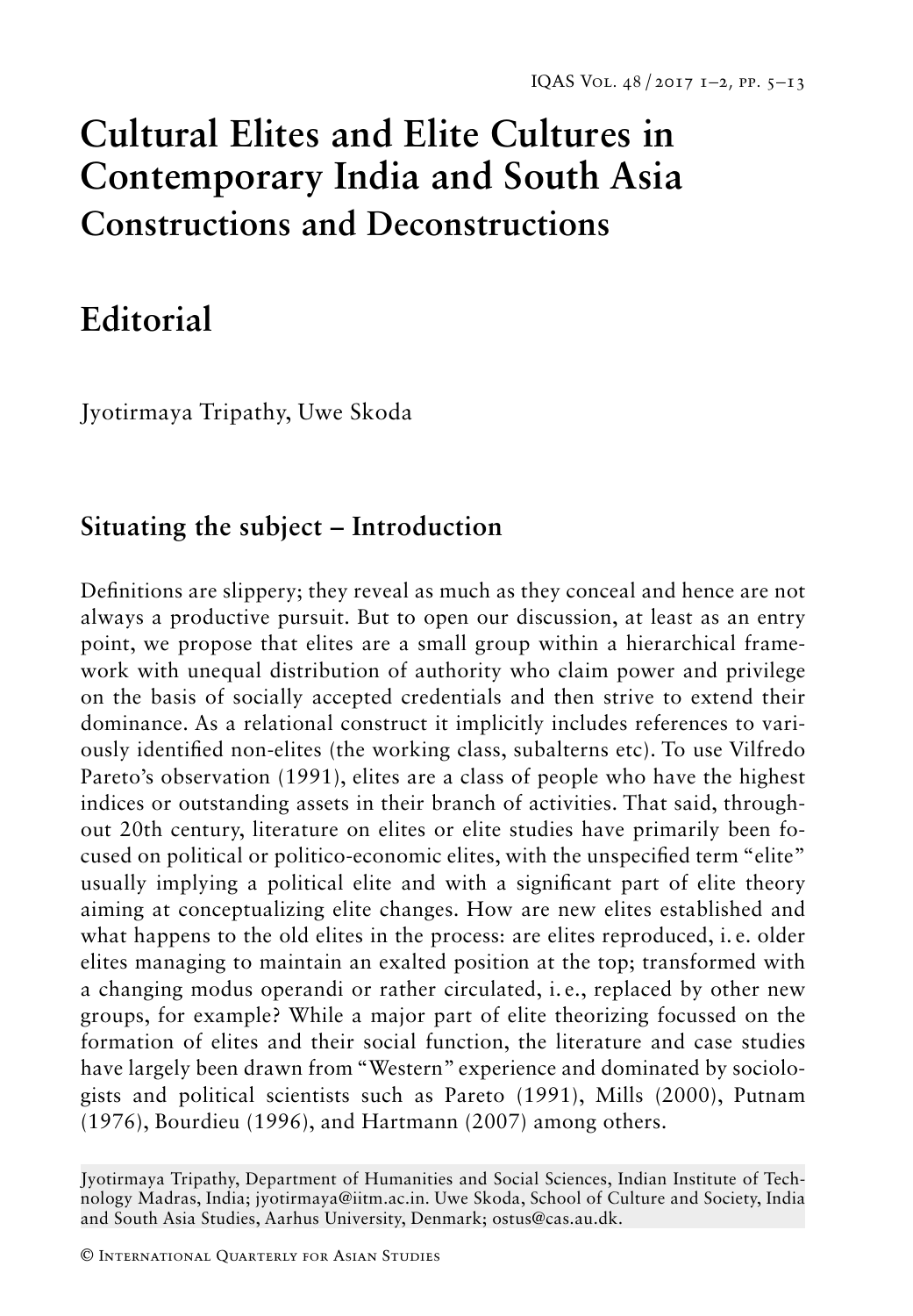What has been less evident, if not in fact absent, is cultural and anthropological research providing us with a ring-side view of things, though there have been a few isolated attempts such as in Shore / Nugent (2002), Khan (2012) or Salverda / Abbink (2013). Though theorization of elites was influenced by Pierre Bourdieu's (1996) pioneering broadening of the concept of capital (social, cultural, symbolic) and habitus as fundamental to social relations, these ideas have not percolated into or been interpreted in a comparative Indian perspective, nor has the literature on elites on the Indian subcontinent critically engaged with the shifting definitions and significations of the elites. In order to fill this gap, scholars working on elite cultures and cultural elites met at Aarhus University, Denmark from 5–6 May 2015 to address issues relating to elite formation, its performativity and representation. Selected deliberations arising from the workshop form the content of this special number of the *International Quarterly for Asian Studies* (formerly known as *Internationales Asienforum*).

We may add here that when we say India, we broadly refer to the idea of a cultural experience and epistemology which continues to influence social and cultural life in parts of the South Asian subcontinent. However, it is understood that this broad-based narrative does not attempt to suggest any sort of uniformity. It is because of the cultural overlap, shared historical processes and symmetry that papers on Nepal and Sri Lanka have been included in this number of the journal besides various narratives on India. Starting with a general understanding of elites as "makers and shakers" in influential positions in society, the present number aims to expand Bourdieu's insights, to deploy them to understand the shifting nature of elite cultures in the subcontinent and to explore the evolving landscape of elite discourse in India and South Asia based on ethnographic, historical and cultural analysis in discourse with existing literature and research. Awareness of rising inequality, demands for inclusive politics, the march towards economic development, together with rapid social-cultural changes create unique situations of imagining elitism in South Asia.

Since elites often perform as elites, it is important to discuss the "the language and practice through which elites represent themselves" (Shore 2002: 13) and "the way social reality is constructed by actors themselves" (ibid: 5). Academics, student leaders, activists, journalists, artists, film makers often come together to articulate the aspirations of people and form new elite collectives, challenge older ones or even style themselves as an anti-power elite – though in very heterogeneous ways. This leads or can lead to an elitization of subalterns, for example caste/class leaders, or in the reverse process to a subalternization of elites. Without proposing any essentializing approach to culture, we would like to emphasize cultural factors and elements explicitly because culture is increasingly referred to in public discourses and has almost become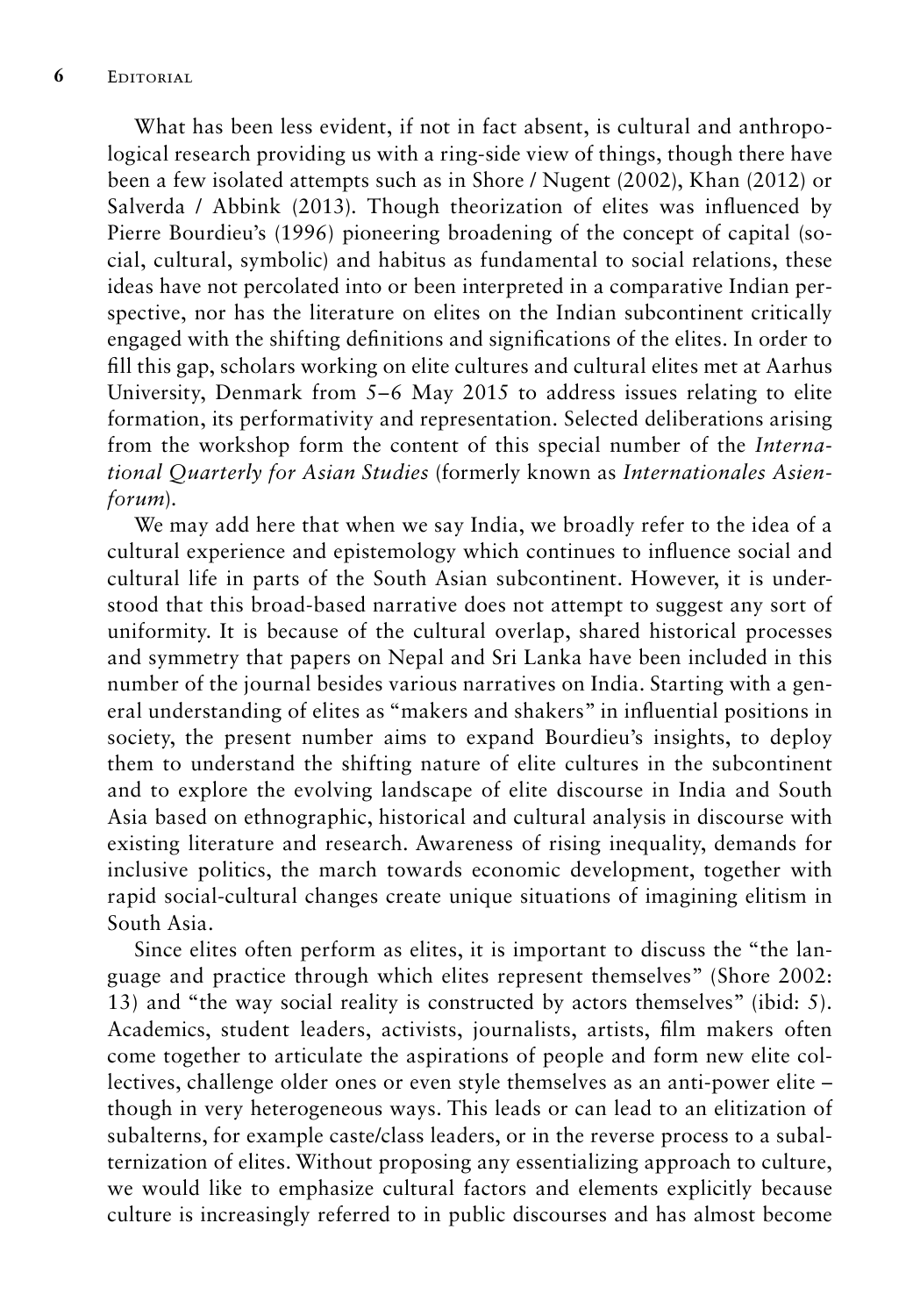the new socio-economic, though it does not lose sight of gender, social stratifications etc. with which it overlaps. However, it is here in a self-spun web of symbols and meanings (Geertz 1973) that struggles over truth and values are taking place more than ever before, forming public opinions and affecting people's lives and thereby leading to both the manufacture of consent (Lippmann 1998; Herman / Chomsky 1988) as well as the manufacture of dissent.

#### **The culture question**

Before turning to Bourdieu's already mentioned contributions, a few more words about the idea of culture as just indicated above with reference to Clifford Geertz will be productive. While culture is shared among groups, there is a constant interdependent and at times contradictory interplay between invention and convention, between newness and innovation on the one hand and control, the defining perspectives of actors, even legitimation on the other, as Roy Wagner (1981: 21ff) argued. In creative processes of symbolization, signs are constructed, re-interpreted or even manipulated – commonly within a range of "meaningful" symbols and codes, whose meaning is generated within a variety of contexts. Applied to political rituals as "action wrapped in a web of symbolism", David Kertzer (1988) explored the role of leaders as symbolmakers and interpreters in processes of legitimation or de-legitimation.

While anthropology, especially symbolic anthropology, and adjacent disciplines have furthered this analytical understanding of culture, Wagner (ibid.: 21 ff) also pointed out that culture does not have one referent and remains an ambiguous term. Beyond the broadest, "democratic" signification of culture as something all collectives inherently possess, a narrower meaning of culture as refinement co-exists alongside this general notion. Called the "opera-house" sense of culture by Wagner, this latter idea also goes back to the earlier Latin term in its meaning "to cultivate", but is used in an elitist or aristocratic sense of being cultivated or cultured – precisely as polished, refined or possessing *noblesse oblige*. Retained also in distinctions between high and low culture, this idea is crucially connected to institutions – not just the opera but first and foremost educational institutions, which have also been the focus of Bourdieu's research.

Culture as capital on which elitism is commonly predicated, has often been tied to and in fact subordinated to economic power in Bourdieu's (1996) approach. Within a Marxist framework, culture according to Bourdieu is the second order system which is not just the effect of the first order system of economy, but which in itself leads to something else, namely power. Instead of repeating the conventional wisdom that culture is an autonomous space of cre-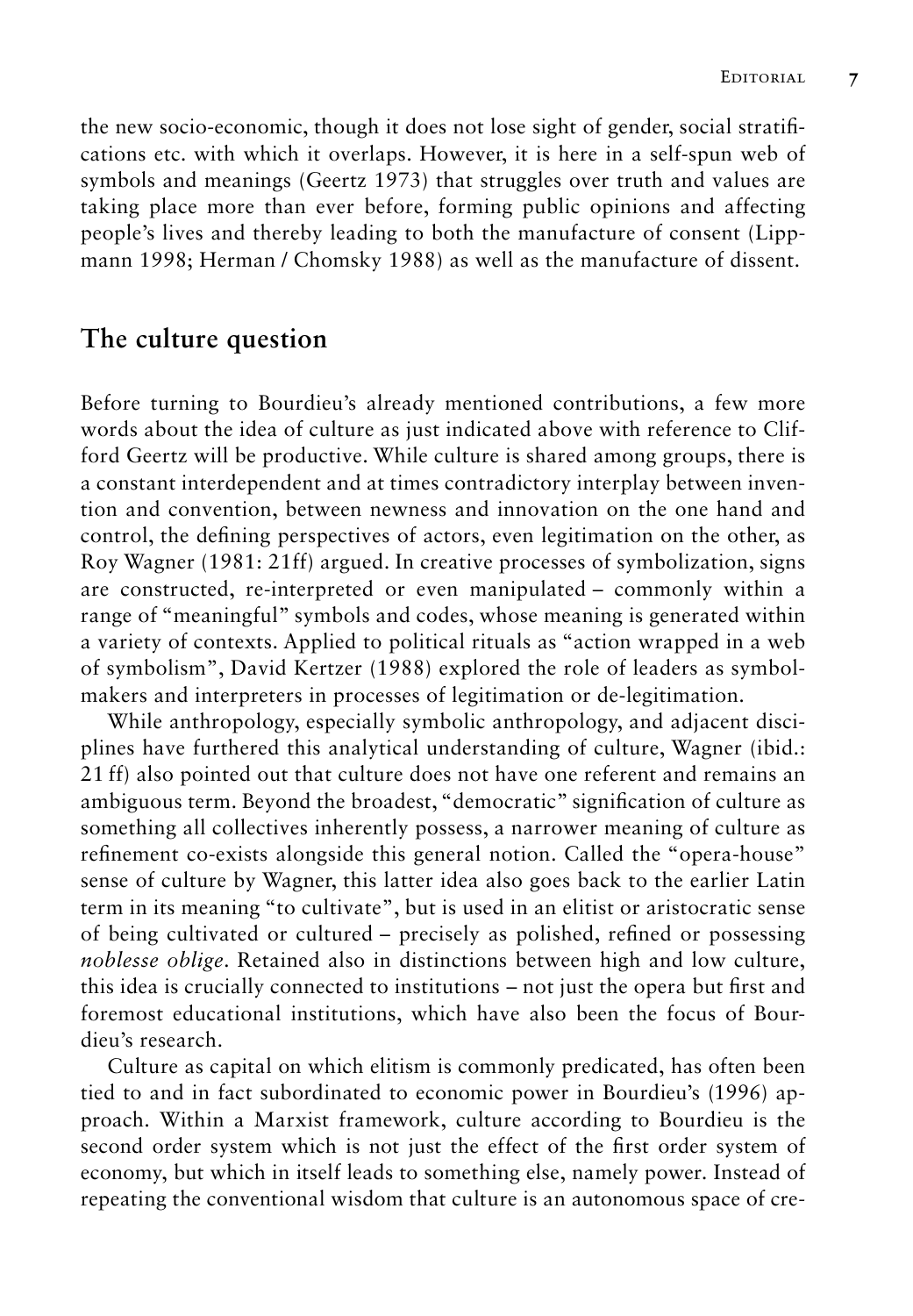ativity and aesthetics, Bourdieu expands the scope of capital to include culture, because the latter requires investment of a particular type so as to guarantee a return. Elsewhere Bourdieu (1984: 1) compares cultural capital to economic forms of capital like houses or money and argues that – within limits – there are ways of transubstantiating cultural or symbolic capital into economic capital and vice versa. Accumulation of such capital (for example through education) ensures a type of habitus that inscribes distinction and value upon the individual and legitimates existing inequality. In a sense, economic capital not only produces cultural capital but is also produced by the latter.

Since culture has no absolute value on its own and is metonymic of economic capital, it would be a misrecognition to argue that the aim of culture is only to reproduce economic and social power relationships. Culture is creative, open-ended and even arbitrary; even though its public performance is aesthetic, its hidden transcripts are that of power. Thus the intrinsic value of culture and its experiment with beauty are often exposed as sites of conformity and domination. For Bourdieu, culture is an empty container and there is nothing intrinsically appreciable in it; rather, culture is meaningful only in relation to those who have and those who do not have culture – the cultured versus the uncultured. Culture disguises and camouflages itself as non-economic and consistently reproduces the conditions of economic production. However, as Rob Moore has proposed, this does not explain how some lowerclass pupils reach the highest level whereas upper-class pupils may be less successful (2004: 452), while David Halle (1992) argues that members of different groups do not relate to art in fundamentally different ways and that cultural capital may not be as difficult to obtain as Bourdieu suggests.

What is frequently elided in this discussion on culture as a site of distinction is the making of culture, its genesis and its sustained iteration. First, Bourdieu tends to treat cultural elites as carriers of culture, as if it is a possession, something which can always reproduce social hierarchy and confer privileges. Secondly, elites are seen as a singular formation, a perception which ignores the power play between the elites. What is also ignored is the constant stylization of elite roles which are important for changing ideas of power and politics. It is reductive to say that one elite type transforms into another so as to consolidate power in the face of popular movements from below. Cultural elites, as members of a distinct category independent of the economic sphere may have other ways to legitimate themselves, such as through disavowal. It means that segments of cultural elites which do not enjoy institutionally approved positions of authority and may be pitted against what is state or economic power, nonetheless can ironically draw some sort of moral power in that act of resistance. Unlike ideology, which creates an imaginary relation with real problems of production and distribution (Althusser 1978), such soft power claims to speak truth to power.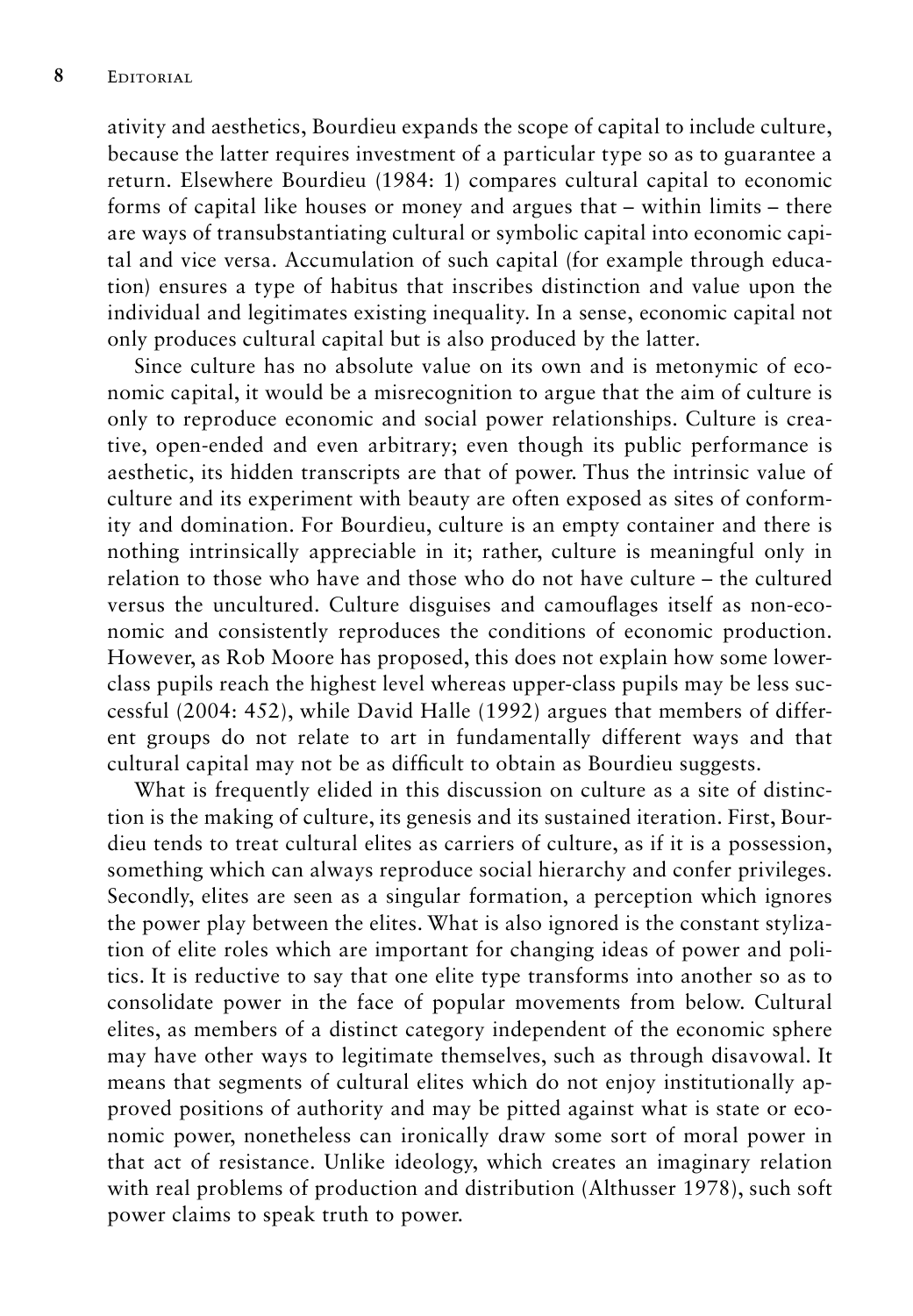#### **The Indian experience**

During India's independence movement, the Western educated Indian elites strove to create a social order which was free from both foreign rule and social inequalities at home (Desai 1984: 641). The democratic process, as outlined in the Indian constitution, led to the rise of new regional elites linked to language or nativist movements, and in turn to an increase in their political power and economic benefits after independence (Brass 2009). Decades after independence, in what is considered a "second democratic upsurge", other new elites rose in politics, i. e. the so-called Other Backward Classes (OBC) – the term used here as an administrative disguise for castes. Thus, lower backward castes, often relatively wealthy peasants, but also so-called Dalits or ex- "Untouchables" increased their political influence in the 1980s and 1990s – a process described as a "silent revolution" (Jaffrelot 2003) and the "rise of the plebeians" (Jaffrelot / Kumar 2009). While lower caste leaders have created an aura around themselves as champions of justice, they often undermine their resistance politics by allowing themselves to be coopted and used by the mainstream political parties or they compromise their principles, given the temptations of money and power. Simultaneously a broader urban and small town middle class emerged, defined and defining themselves by a new consumerism and with occasional leanings towards communal politics – particularly towards a Hindu nationalist movement. This new and complex pattern has begun to replace old binaries of elite and mass, if they ever really existed in such simplified forms, thus leading to new ideas of political community and citizenship.

At the same time the postcolonial anti-elite elitism continues to date and is still concerned with the removal of a hierarchical society ridden with social evils. Now, contemporary India is a site of many new era elite identities in the arenas of technology and media, neo-religious movements, indigenous and subaltern groups, new social movements, films and sports to name a few examples. In the intellectual and cultural spheres, a new community is emerging as avant-garde or thought leaders (often referred to as conscience keepers of society), wielding immense clout as well as celebrity capital. Activists and intellectuals exercise enormous influence in terms of their capability of shaping public opinion and of offering new visions of politics and development. This group of elites may be called moral elites (Zhuravlev / Kupreichenko 2014: 5) because they help form moral consciousness and influence large masses.

Gennady Batygin questions the idea of intellectual elites as disinterested and sees ambivalence in the habitus of these people when he says that intellectuals usually maintain an elite life-style with regard to food habits, sexual behaviour, clothes, speech style etc. (2001: 259). Over a period of time, this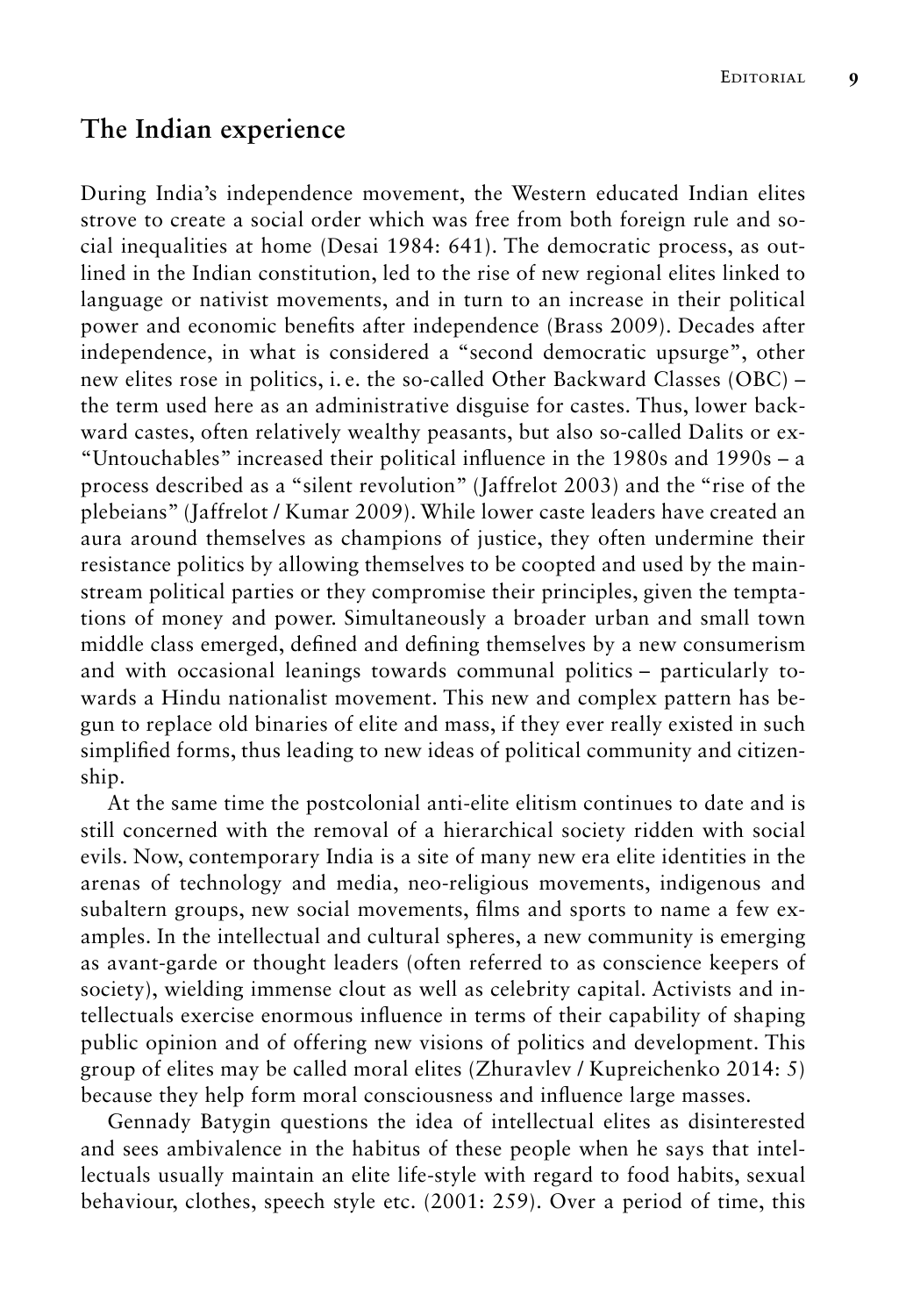intelligentsia degenerates into "a corporate status system" (Batygin 2001: 264). Though ideationally and operationally these elites are different, they all carry what we can call "influence or celebrity capital" and they may even share a conviction that an ideal society is a society without elites. It is this disavowal which distinguishes the present cultural elites from the traditional ones. This special number thus seeks to broaden the critical discourse on the social processes through which elites are constructed and create frameworks through which such performativity can be deconstructed. In this critical discourse the social, political and economic understanding of elites is seen as interwoven through the fabric of culture. This is a perspective that we hope will encourage a more nuanced and mediated theorizing not limited to the typical tropes. Thus elites might be viewed not only as a constructed category but also as an imaginary in its various hues.

The political, social and economic complexities of postcolonial societies such as that of India offer opportunities to study societies which got independence with the intention of bringing equality among its people and reverse the culture of domination. At a time of deepening democracy and progressive politics that facilitate representation of the marginalized (for example in reservation policies for backward communities or for women's representation in various local government bodies), the cultural elites may transform themselves by opting to be on the side of the subaltern. Such politics of elite subalternism often lead to a condition wherein only conscientious elites can represent the disenfranchised. One can say that Indian political and cultural discourses oscillate between the politics of representation and the politics of presence. In the former, the elites speak for and represent the subaltern, for example in the political parties' or in the intellectuals' and activists' appropriation of dalit or minority voices, whereas the latter refers to a politics when the subalterns take upon themselves the responsibility to speak for themselves and refuse to be coopted by mainstream representation.

If the manufacture of consent is what the cultural elites do as is broadly understood, the present time of political egalitarianism has created an environment which makes the cultural elites blur the difference between the elite and the subaltern. Contemporary elites, new and older ones, appear to get their legitimacy by manufacturing dissent rather than consent, though the latter still plays an important role. Instead of perpetuating the status quo and existing terms, cultural elites may resist and transform such norms, thereby reversing the idea of the elite as the invisible enemy of the marginalized. If C. Wright Mills saw democracy as incompatible with elite power (2000) and Karl Mannheim (1940) believed that it is the mass which is inimical to democracy, others like Frank Bealey (1996) believed that it is not possible to generalize about elite attitudes to democracy. Thus the role of elites in a democracy can be dynamic and their response to the state and power could be equivocal.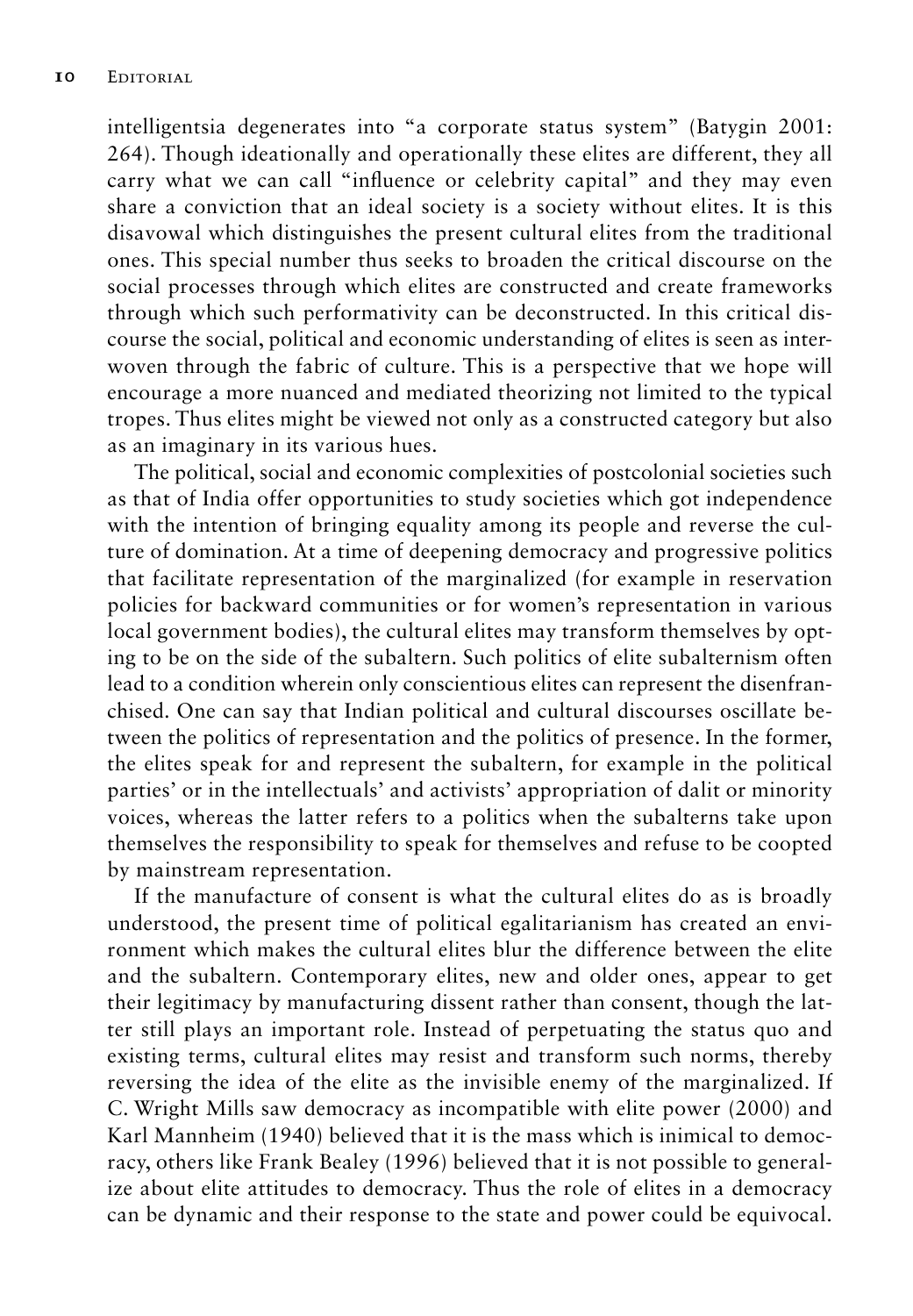#### **The question of methodology**

This brings us to a methodological challenge. Cultural anthropology (including cultural studies in humanities circles) was more interested in producing knowledge from below and in interrogating the subtle ways through which power produced subjecthood. In the last 60 years or so, academics have sustained the production of knowledge of subalterns and their everyday life. It might come easier to us to study the Other from a distance or maybe through participant observation, and do the "god-trick" to understand the Other. We have tended to produce these rescue narratives, possibly because of our training in left-liberal university spaces. For us the subaltern subject is always a resisting subject, or somebody who acknowledges our intent to emancipate them. But we do not simply seek to emancipate them; we are equally interested in establishing ourselves as emancipators.

How can we turn the gaze inward and study ourselves (as cultural elites) without that critical distance that will compromise our truth claim. This partly explains the absence of cultural elite literature. Here Seyla Benhabib's (2002) insights could be revealing when she distinguishes between the social observer and the social agent. For the former, culture may appear as a finished product and a complete whole without any fracture within. In contrast, the social agent responds to culture in an ambivalent manner and offers enough scope to see culture as a site of contestation and negotiation. For Benhabib, "from within, a culture need not appear as a whole; rather, it forms a horizon that recedes each time one approaches it" (2002: 5). It means while studying cultural elites (ourselves), we must consistently imagine ourselves as both, i. e. as social observers while continuing to remain social agents.

Let us return to the methodological question of how we know what we know. Producing critical material on cultural elites, on those who are us or like us, is more difficult as it is a narrative from within. Self-representation offers a huge challenge since cultural elites are a lot more heterogeneous than any supposedly "traditional" elites. This raises many associated problems like selfrepresentation and the question of authenticity and acknowledging our role as culture producers, because so far we have imagined ourselves as recorders or interpreters only. There is also the problem of critical vocabulary, which has been good enough to capture subaltern experience or interrogate elite power, but may not be an appropriate vehicle to articulate our ambivalence given our material privileges and our theoretical moments of epiphanic conscience. The challenge for our current postmodern vocabulary on which most of our theorizing rests is how to implicate ourselves in that constructed linguistic and cultural universe.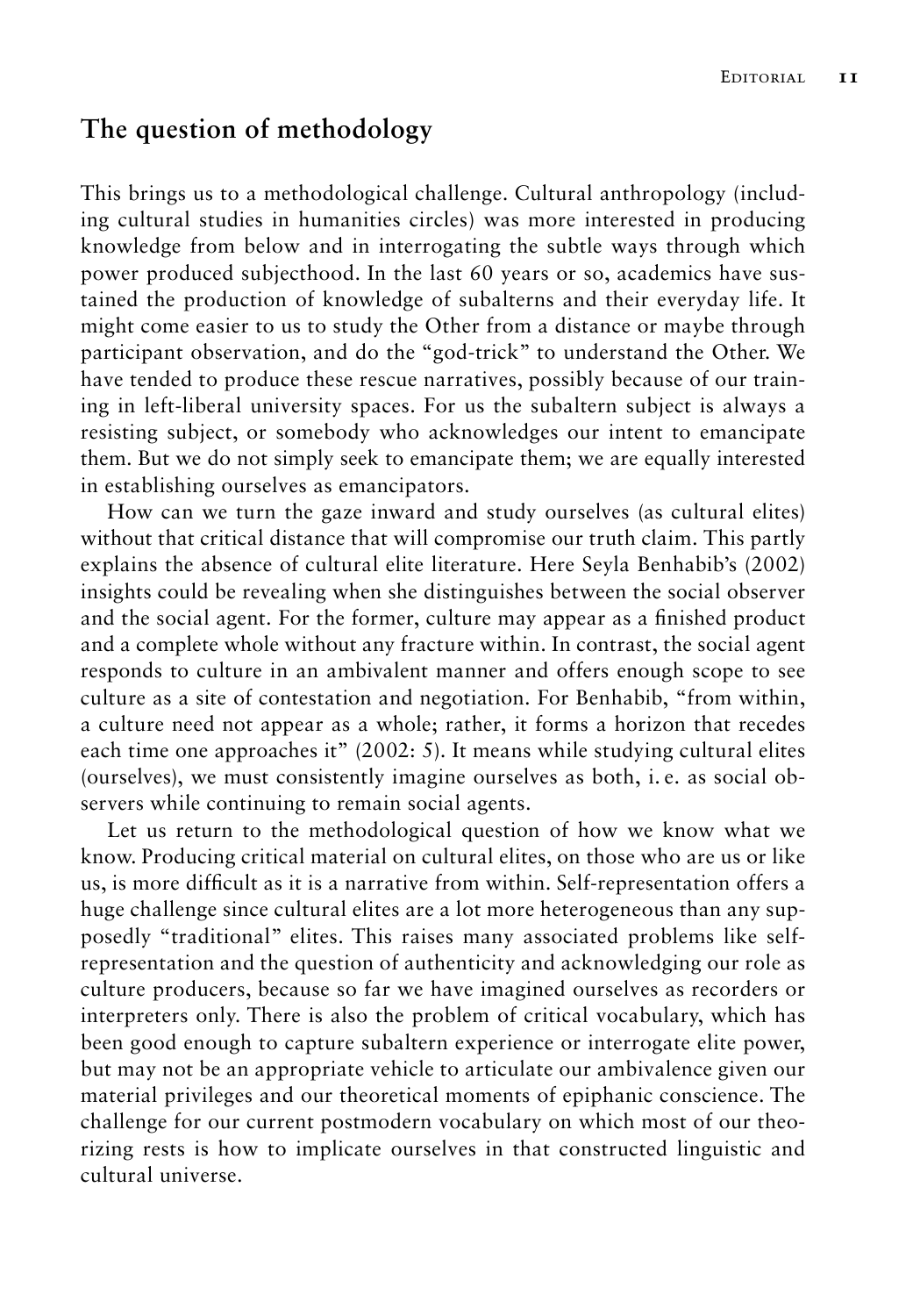The broad range of questions engaged in the following pages are: What kind of capital does a particular group possess and how does it go about reproducing that capital? How does this capital get converted into new socio-political currencies? How do the elites grapple with competing notions of social morality and their place in it? What are the performative strategies that are at work, legitimating certain types of elites but not others? Are elites interest groups, or do they mutate into identity groups in changing social environments? Do the elites reflect a new social order or create one; are they conscience keepers of a society or do they produce a particular consciousness? How do cultural elites position themselves vis-à-vis the state, class, caste and gender or the people, the masses? The following papers of this special issue, in varying degrees, address some of these questions. They bring together scholars, junior and senior, Indian and European, who have worked intensively on the Indian subcontinent and its elites. Kaamya Sharma, Tereza Kuldova, Stefanie Lotter, Sudarsan Padmanabhan and Jyotirmaya Tripathy are among the contributors. We are also pleased to include a special contribution from Jakob Rösel, Professor Emeritus at the University of Rostock and former editor of the *International Quarterly of Asian Studies*.

#### **References**

Althusser, Louis (1978): *Lenin and Philosophy*. New York: Monthly Review Press.

- Batygin, Gennady S. (2001): The Transfer of Allegiances of the Intellectual Elites. *Studies in East European Thought* 53(3), pp. 257–267.
- Bealey, Frank (1996): Democratic Elitism and the Autonomy of Elites. *International Political Science Review* 17(3), pp. 319–331.
- Benhabib, Seyla (2002): *The Claims of Culture: Equality and Diversity in the Global Era*. Princeton: Princeton University Press.
- Bourdieu, Pierre (1984): *Distinction: A Social Critique of the Judgement of Taste*. Cambridge: Harvard University Press.
- Bourdieu, Pierre (1996 [1989]): *The State Nobility: Elite Schools in the Field of Power*. Stanford: Stanford University Press.
- Brass, Paul (2009): Elite Interests, Popular Passions, and Social Power in the Language Politics of India. In: Asha Sarangi (ed.): *Language and Politics in India*. New Delhi: Oxford University Press.
- Desai, Ishwarlal Pragji (1984): Western Educated Elites and Social Change in India. *Economic and Political Weekly* 19(15), pp. 639–647.
- Geertz, Clifford (1973): *The Interpretation of Cultures*. New York: Basic Books.
- Halle, David (1992): The Audience for Abstract Art: Class, Culture and Power. In: Michele Lamont / Marcel Fournier (eds): *Cultivating Differences: Symbolic Boundaries and the Making of Inequality*. Chicago: University of Chicago Press, pp. 131–151.
- Hartmann, Michael (2007): *The Sociology of Elites*. London: Routledge.
- Herman, Edward S. / Chomsky, Noam (1988): *Manufacturing Consent: The Political Economy of the Mass Media*. New York: Pantheon Books.
- Jaffrelot, Christophe (2003): *India's Silent Revolution. The Rise of the Low Castes in North Indian Politics*. New Delhi: Permanent Black.